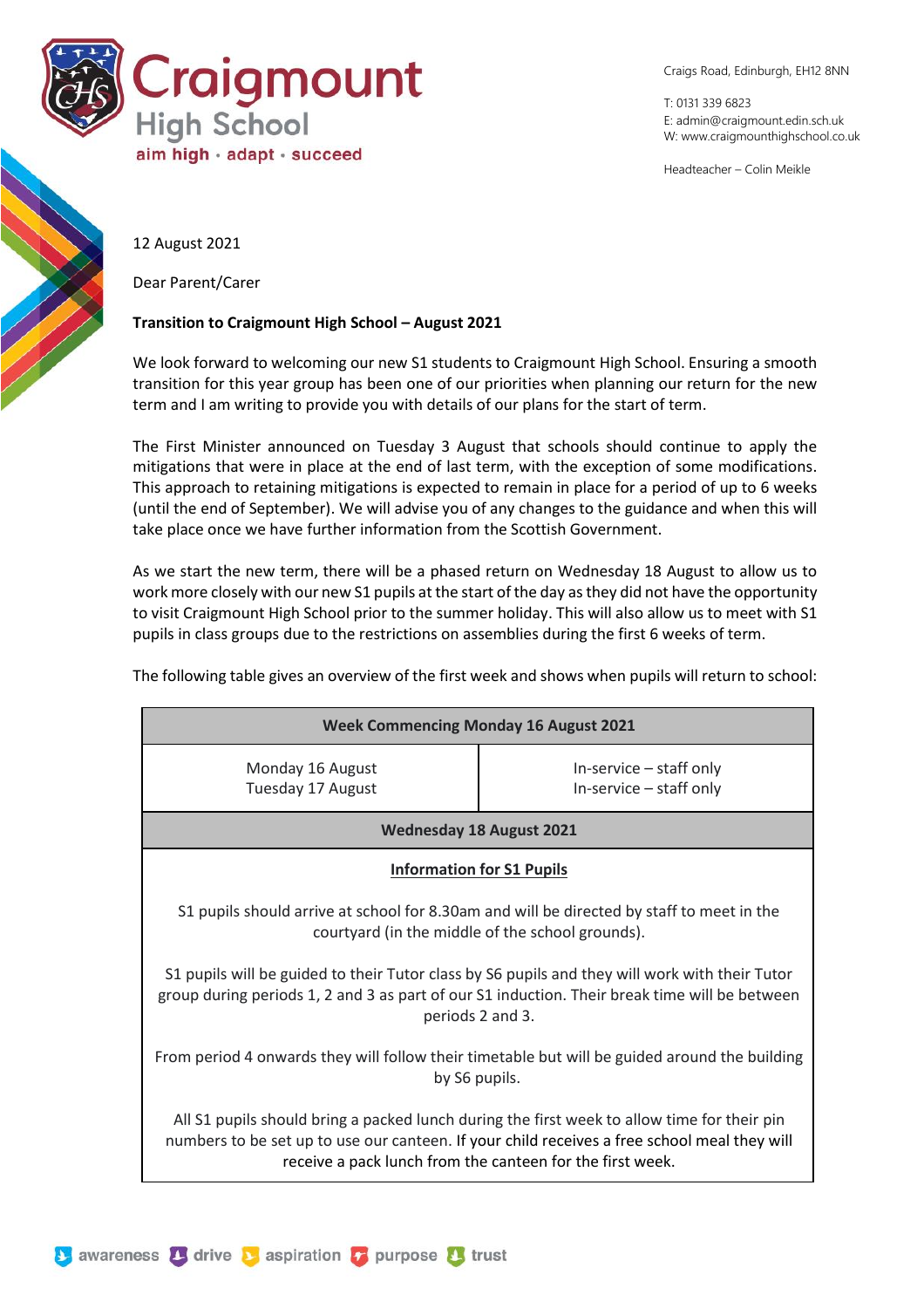## **Thursday 19 August 2021**

**All** pupils in **all** Year Groups will attend school as normal from the beginning of the school day.

Please note the following important arrangements which will continue:

**BGE pupils (S1, S2 and S3)** should arrive no earlier than 8.20am and proceed directly to their Tutor class when the 'warning bell' sounds at 8.25am. Tutor will start at 8.30am.

Pupils will be guided to their classes between periods and will meet in the courtyard after break and lunch so they can also be guided to their classes.

All pupils will finish school at the same time which is 3.35pm (Thursday).

## **Friday 20 August 2021**

**All** pupils in **all** Year Groups will attend school as normal from the beginning of the school day.

During periods 3 and 4 there will be induction activities for all S1 pupils and they will not attend their timetabled classes. S1 pupils should bring their PE kit on Friday to take part in these activities.

Pupils will be guided to their classes between periods and will meet in the courtyard after break so they can be guided to their induction activities.

All pupils will finish school at the same time which is 12.20pm (Friday).

We are looking forward to having all our pupils back in school. However, this is not a return to normality and the guidelines for schools differ in places from those in wider society due to the unique features of the school environment. You may be familiar with some of these routines if you have an older child at Craigmount or these may be new to you. However, a number of the mitigations differ from those in a primary school. The following arrangements will be in place:

- There will continue to be a phased start to the school day as follows:
	- $\circ$  BGE (S1 S3) pupils should arrive for the start of the school day and should be in class by 8.30am. There is a 'warning bell' at 8.25am and pupils should start making their way to class at this time.
	- $\circ$  Senior Phase (S4 S6) pupils should arrive for the start of the school day at 8.40am and go straight to their period 1 class.
- Pupils should enter the building using their designated door. There will be a reminder about which door pupils should use on the first day they return. However, S1 should enter through the stairs leading to the concourse, S3, S5 and S6 should use the main school entrance and S2 and S4 should use the door at the back of the school.
- School uniform is expected and pupils should **not** wear their PE kit to or from school. The updated guidance permits the use of changing rooms for PE and this means that we are returning to our expectations that pupils wear their uniform every day. We issued our uniform policy prior to the holiday and have attached it again to this e-mail for reference.
- Pupils are expected to follow the hand sanitising routine as well as clean their own workspaces and follow our one-way system.
- There is a requirement for physical distancing between staff and pupils.